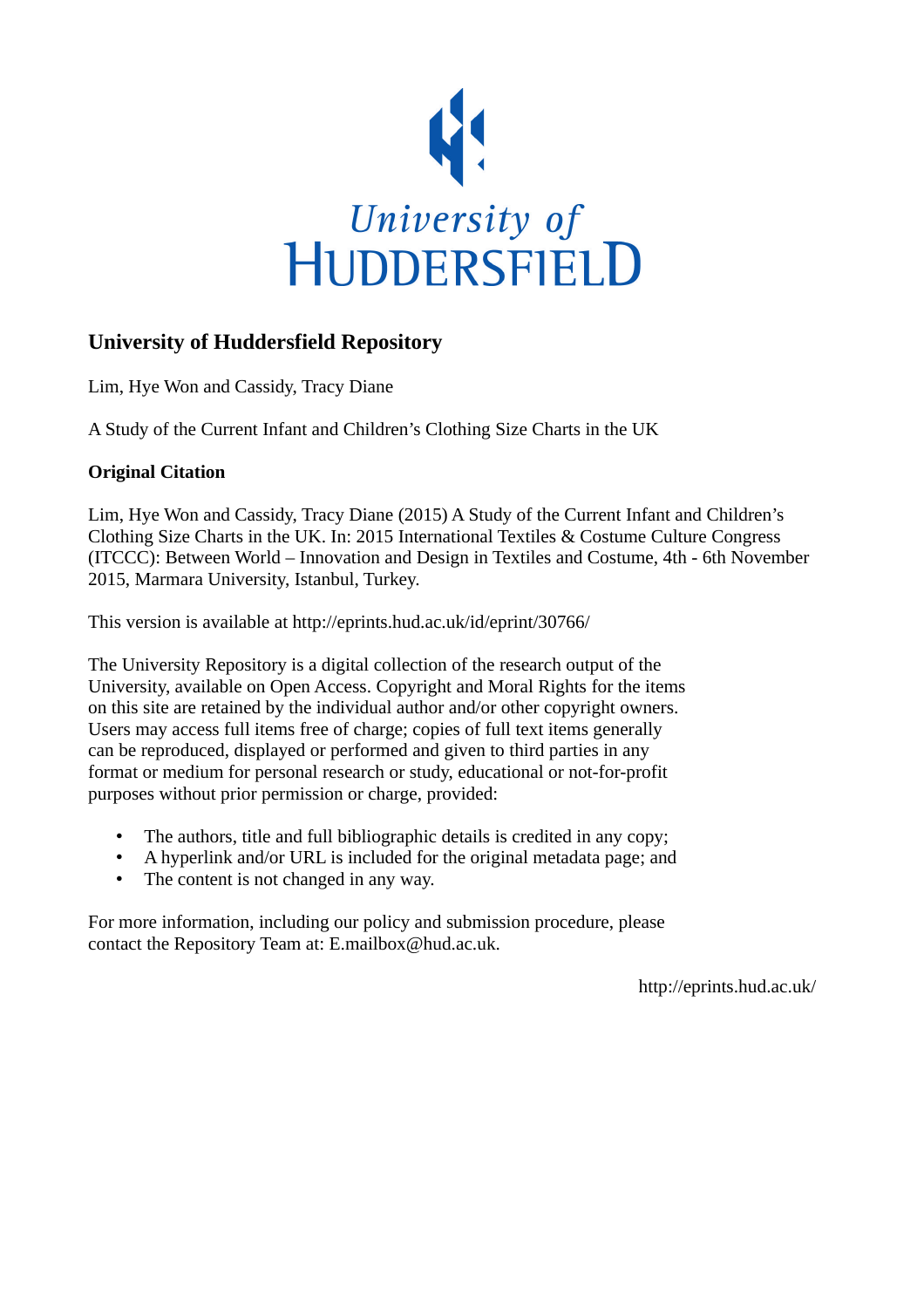

# **A Study of the Current Infant and Children's Clothing Size Charts in the UK**

Hye-Won Lim<sup>1\*</sup>, Tracy Cassidy<sup>2</sup>, Thomas Cassidy<sup>3</sup>

*1, 3 University of Leeds, Leeds, UK, LS2 9JT, 2University of Huddersfield, Queensgate, Huddersfield, UK, HD1 3DH*

**Abstract**: The body size and shape of infants and children who have distinctive physical characteristics changes constantly up to adulthood. In this sense, it cannot be emphasised enough that the size charts which can be representative of infants and children's body size and shape precisely are required. The purpose of this study was to investigate the current size charts of the infant and children's clothing brands in the UK. A total of 52 of infants and children targeted brands in the UK were collected by random sampling online and the characteristics of selected size charts were examined, evaluated, and also compared with the Shape GB (National size survey). According to the results, the average size measurements from the selected size charts were smaller than the Shape GB but the fit form made by the Shape GB data had similar size with the average sizes. The considerable number of brands provided the body measurements of 'Height, Chest, waist, and Hip' with additional weight measurement at the infant targeted brands. The size charts were more classified by age, gender, clothing type, and fitting but those were different from all size charts and it can be suggested that united size charts should be suggested.

#### **1. Introduction**

Apparel sizing system which is indicated by symbols, numbers, signs, or body measurement data provides the information whether the targeted size clothes will suit customers before trying on the clothes and can also be a means of communication between the manufacturing and distribution companies, customers, and the retail companies [1]. The body shapes of the infants and children are distinctive and different to the shapes of adults and are continually changing and growing up into adult shapes [2]. Therefore, the clothes and the sizing system which are focused on the body characteristics only for infants and children should be produced for the mass-production system. In this study, the research of the current size charts of infants and children targeted brands in the UK were conducted for determining the differences and characteristics of each brand also providing information for the customer to improve their purchasing experiences.

#### **2. Materials and Methods**

A total 52 of infants and children clothing size charts among the UK brands were collected online using random sampling methods. Those brands were selected randomly at the web pages of major department stores, the online shopping websites in the UK, and the online searching website. All brands were listed to compare their size charts or age and the analysis using each clothing brands' name was conducted anonymously using a code with the initial letter of the brands. The body measurement data used for the average size comparison were from Shape GB which is the national size survey in 2013. The Shape GB study was conducted using body scanning of 2,885 children between the ages of 4 and 16 from 2008 to 2010. In addition, Shape GB line of fit forms (mannequins), representing the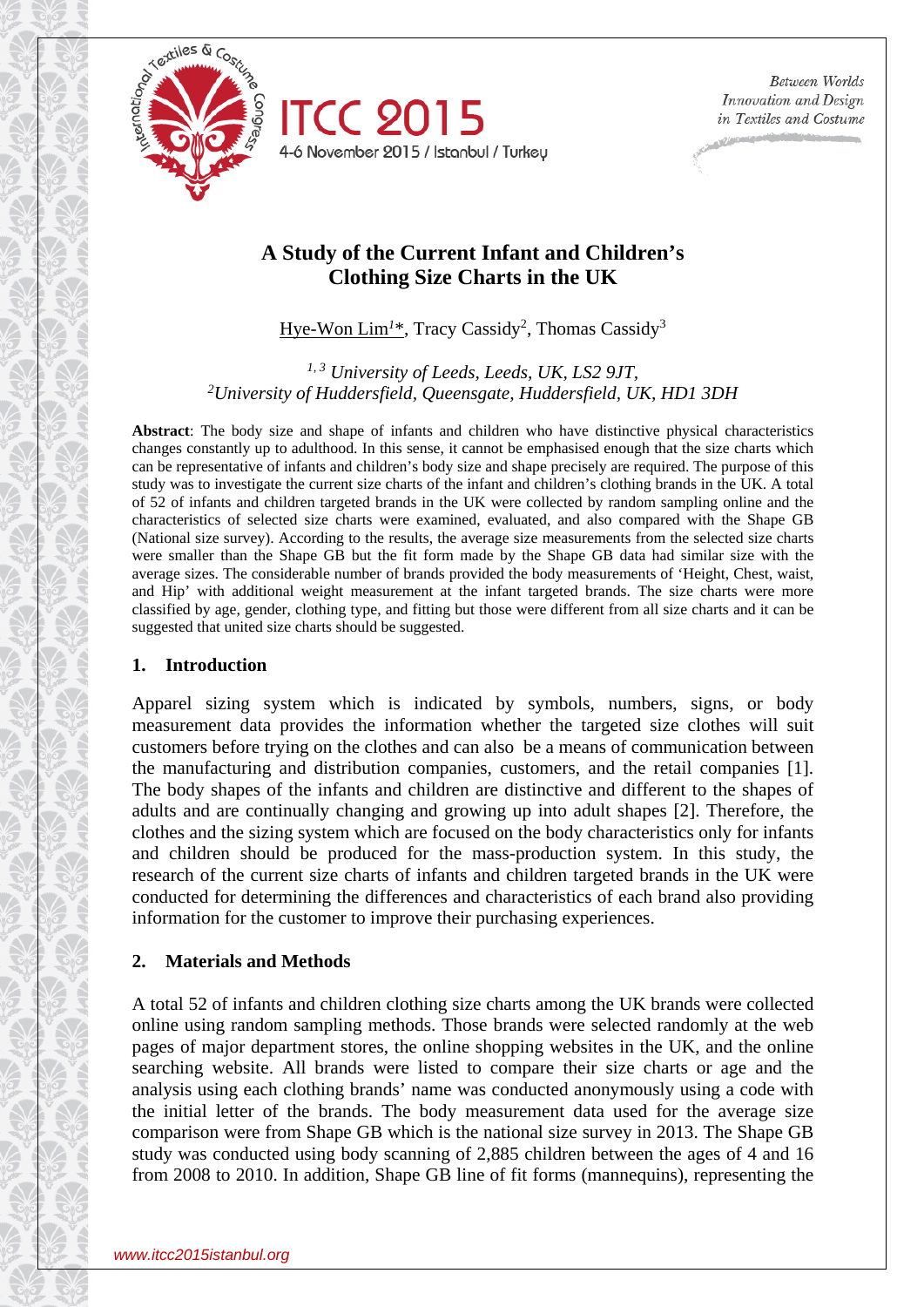

predominant body shape of each clothing size, were developed by 'Alvanon'[3]. In this study, the size data from the selected size charts were regarded as body measurements data not product measurements data because the size label represents the range of body measurements for which the product was designed.

# **3. Results**

# **3.1 Fundamental Characteristics of the Size Charts**

The youngest age of the size charts was the premature baby and it progressed to the age of college (age of 16). Among the 52 brands, the age of 5 (sample of 43) was the highest covered and the age of 6 and 8 (sample of 42) were the second largest. It can be said, the selected brands in this study were mostly targeted at the age range of 5 to 8.

All size charts could be divided into 4 types; single age–single size, single age–double size, double age–single size, double age–double size. The example of each size can be seen on Table 1 and this division was based on whether the age and the size measurements had the range or not.

|                        | Age       | Height  | Chest | Waist | Hip        |  |  |  |  |  |  |
|------------------------|-----------|---------|-------|-------|------------|--|--|--|--|--|--|
| Single age–Single size | 5 years   | 115     | 62    | .57   | 64         |  |  |  |  |  |  |
| Single age–Double size | 5 years   | 107-113 | 59-61 | 56-58 | 63-65      |  |  |  |  |  |  |
| Double age–Single size | 4-5 years | 110     | 58    | 55    |            |  |  |  |  |  |  |
| Double age–Double size | 4-5 years | 104-110 | 57-59 | 55-57 | $62 - 65$  |  |  |  |  |  |  |
|                        |           |         |       |       | (unit: cm) |  |  |  |  |  |  |

**Table 1.** Examples of Size Charts Division

In this study, the size charts of 5 years old were selected as the researcher's targeted size due to the high coverage rate as mentioned above (see Table 2.). It was founded that each body parts' sizes of ages of 4-5 years were much closer to the age of 5.

| <b>Table 2.</b> Average Size Comparison |                           |           |        |       |       |                      |  |  |  |
|-----------------------------------------|---------------------------|-----------|--------|-------|-------|----------------------|--|--|--|
|                                         |                           | Age       | Height | Chest | Waist | Hip                  |  |  |  |
| Collected<br>Size Charts                | Single age of Single size | Age 5     | 110.81 | 58    | 54.32 | 62.5                 |  |  |  |
|                                         | Double age of Single size | Age $4-5$ | 110.55 | 59.46 | 54.5  | 61.95                |  |  |  |
|                                         | Double age of Single size | Age $5-6$ | 116.56 | 61.29 | 56.14 | 64.37                |  |  |  |
| Shape GB                                | <b>Boys</b>               | Age $5$   | 115.6  | 62.7  | 56.3  | 62.6                 |  |  |  |
|                                         | Girls                     | Age 5     | 113    | 60.3  | 56.8  | 62.9                 |  |  |  |
|                                         | Average                   | Age 5     | 114.3  | 61.5  | 56.55 | 62.75                |  |  |  |
|                                         | Fit Form                  | Age 5     | 110    | 58    | 55    | 62                   |  |  |  |
|                                         |                           |           |        |       |       | $\sim$ $\sim$ $\sim$ |  |  |  |

**Table 2.** Average Size Comparison

(unit: cm)

In addition, the average size of boys and girls from Shape GB were bigger than the average of the size charts which had differences of 3.49cm, 3.5cm, 2.23cm, and 0.25cm at height, chest, waist and hip. It could be understood that the results of the Shape GB survey launched in 2008 had not been updated for the clothing industry because the average sizes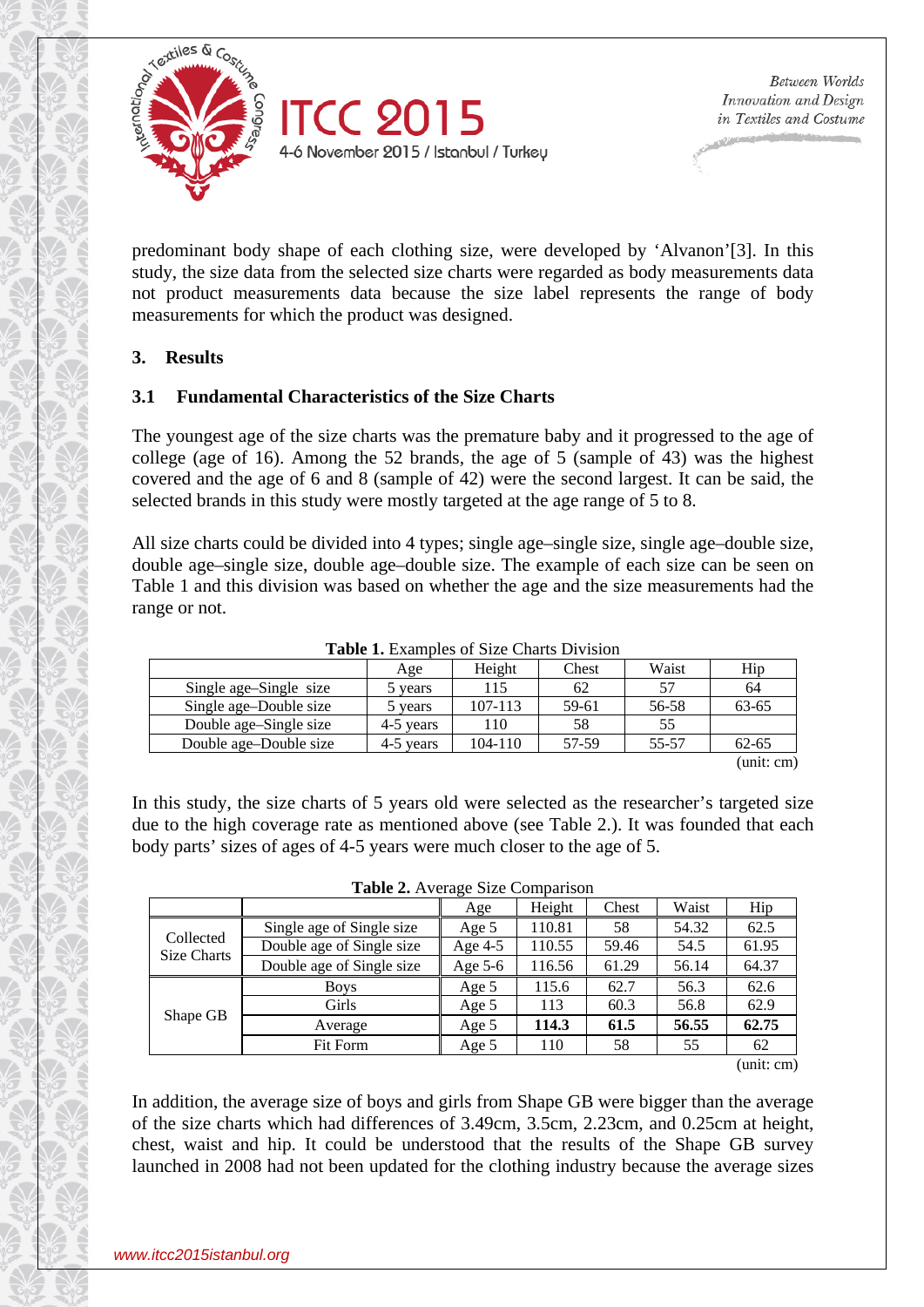

from the selected size charts were much smaller than the mean of body measurements which grew bigger than before [4]. Furthermore, the sizes of fit form were also smaller than the mean sizes of Shape GB and it could be interpreted that 'Fit Forms' were developed for the customers' tastes or requirements which could be people working in the clothing industry but not normally adopting the size survey data.

# **3.2 Brand Size Measurement Information of the Size Charts**

# **• Basic size requirement items**

The size measurement data of specific body parts as the indicators for designating the size of clothes varied considerably in the selected size charts. The brands which used 'Height, Chest, Waist, and Hip' were recorded as the highest and 'Height, Chest, and Waist' followed. To the exclusion of the main body parts, there were 12 brands which offered extra body measurements on their size charts as additional information for customers for example 'Inside leg', 'Out Leg-Waist to floor', 'Neck to Wrist', 'Sleeve' etc. Based on British Standards, height is the primary dimension for both boys and girls and the secondary dimensions are classified with the item whether it is a top or a bottom [5]. For example, the dimensions for jackets are height-chest (for boys) and height-bust (for girls) and then height-waist is the indicator for the trousers for both boys and girls. It can be interpreted that size charts which had the body measurements of 'Height, Chest, Waist, and Hip' would cover all clothing items both upper and lower clothes.

15 brands provided additional weight information having the size ranges from the premature baby up to 36 months and those brands were mainly targeted only the infants or broadly targeted from infants to teenagers. The interval of the age range was mainly 3 months between 0-3 months to 9-12 months but it was increased into 6 months from the age of 12 months to 24 months. It can be interpreted that the smaller size of infants' size charts were more itemised due to their growth speed. Each brand's weight per age were similar to each other having from 0.5kg to 1kg differences but there might be significant differences for the smaller sized infants.

# **3.3 Size Charts Classifications by Different Factors**

# **• Size Charts Classification by Age**

The terms which designate the age range between infants and children were significantly different for the size charts and the each term of age range were also various. The terms of age classifications for the selected size charts mainly could be divided into four sections in order of age; 'Newborn'–'Infant/Baby'–'Boys and Girls'–'Teenagers'. In general, the mostly used terms for the age between 0-3 months and 2-3 years were 'Infant' and 'Baby'. Most of brands used the term of "Boy and Girl / Boys and Girls" to refer to children and age ranges were from 1 year old to 15-16 years old. The age range sometimes overlapped between each age with the example of where the 'Infant' size was 0-3 months to 18 months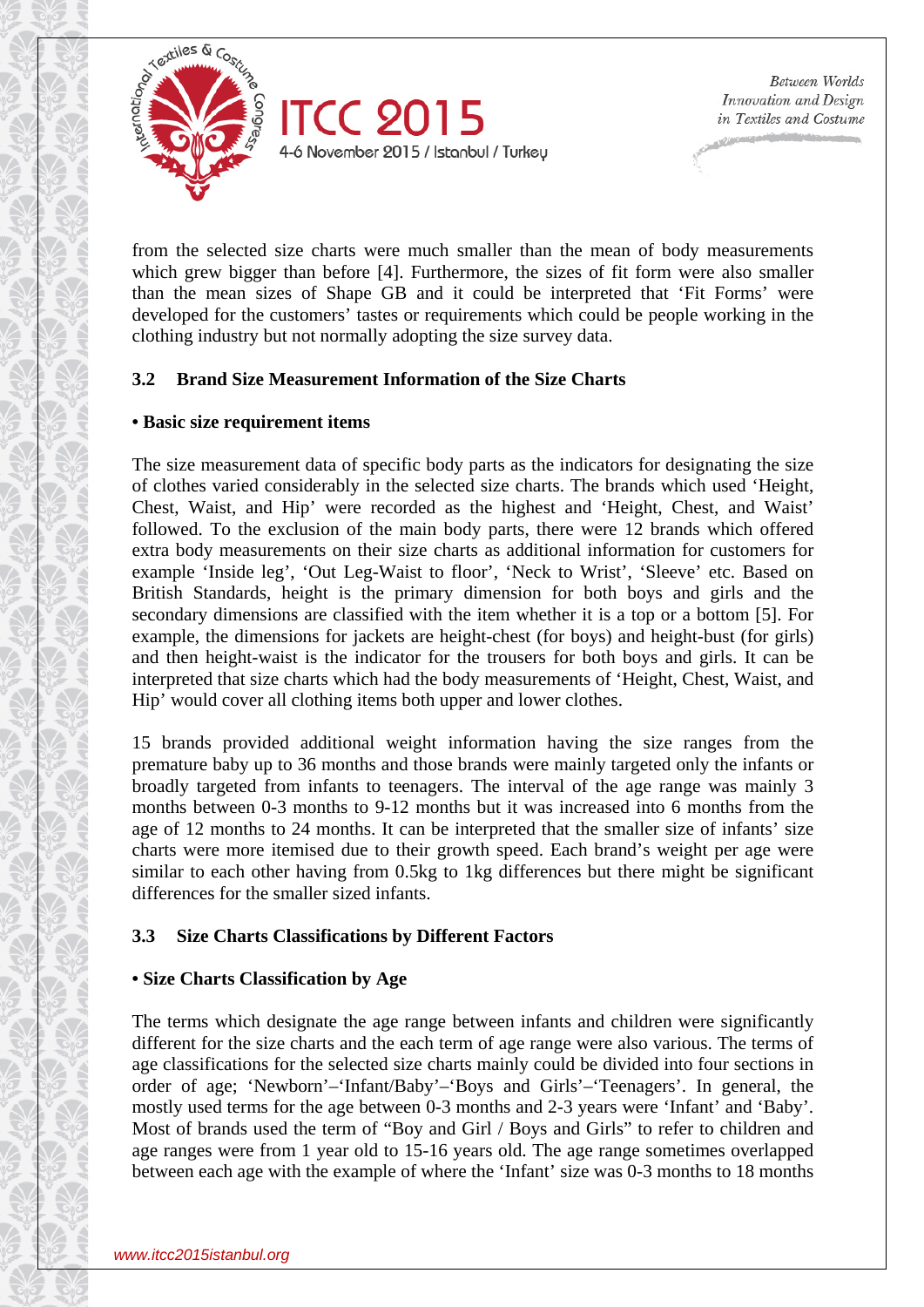

and 'Boys and Girls' was 1-2 years to 12-13 years old. Only two brands had 'Teenager' age size section with ranges of ages 9 or 10 to 10-16 years old. In addition, the term which was used for denoting 'Boy and Girl' also differed such as 'Kids', 'Older', 'Juniors', 'Toddler'. This illustrated that the divisions of the age range of each brand was uncertain and differed distinctively and that united terms and size range for all clothing manufacturing companies are required.

### **• Size Charts Classification by Gender**

There were 14 brands which had size charts by gender differences and it was found that only the infants' targeted brands did not have much difference of gender division. The age ranges which provided the size charts with different measurement data for boys and girls varied remarkably from tiny baby to 15-16 years old same as the starting period where gender differences were also noticeably different. However, it was shown that 4 brands divided their sizes by gender at the ages of 5-6 and also 4 brands used the age 8-10 as the age dividing point. In addition to this, two brands had their age boundary line starting with 1-2 years old and there were ages 11-12 and ages 13-14. In particular, two brands had gender divided size charts but their size measurements were exactly the same between boys and girls and it could be said that those separate size charts were meaningless.

# **• Size Charts Division by Clothing Type**

Most brands only provided size charts which were divided by age and gender but there was one which had separated size charts for 'Kids' T-shirts' and 'Girls dress' offering the size of 'Chest' and 'Length and Chest' respectively. The chest sizes of the 'Kids T Shirts' were bigger than 'Girl's Dress' from 2 cm to 8 cm and these amounts increased gradually followed the age increment. These size gaps come from both gender difference but it seemed that dress for girls might not require as much ease or the customers might prefer fitted clothes for girls' dresses. Furthermore, there was an additional size chart which had size differences of chest between 'Girl's jersey/ knitted dress' and 'Woven dress'. There were 3 cm differences on each age range and it could be said this size chart took fabric properties into account having clothing sizes for stretch fabrics smaller than for clothes using woven fabric.

# **• Size Chart Classification by Fitting**

There were three brands which provided additional size range measurements data at the same age sizes and had a unique name only for denoting smaller or bigger sizes. Firstly, there was the 'Girls Super Skinny' size chart which had smaller chest having 8 cm differences at the age of 1-2 years but the difference decreased gradually until the age of 5- 6 years with 2 cm. This 'Girls Super Skinny' range might be provided for infants and children who were rather slower in physical development than the average children but the title of the size chart name might have ethical issues compared with the ASTM standard of boys' 'Slim/ Regular/Husky' and girls' 'Slim/ Regular/ Plus'[6][7][8]. Secondly, there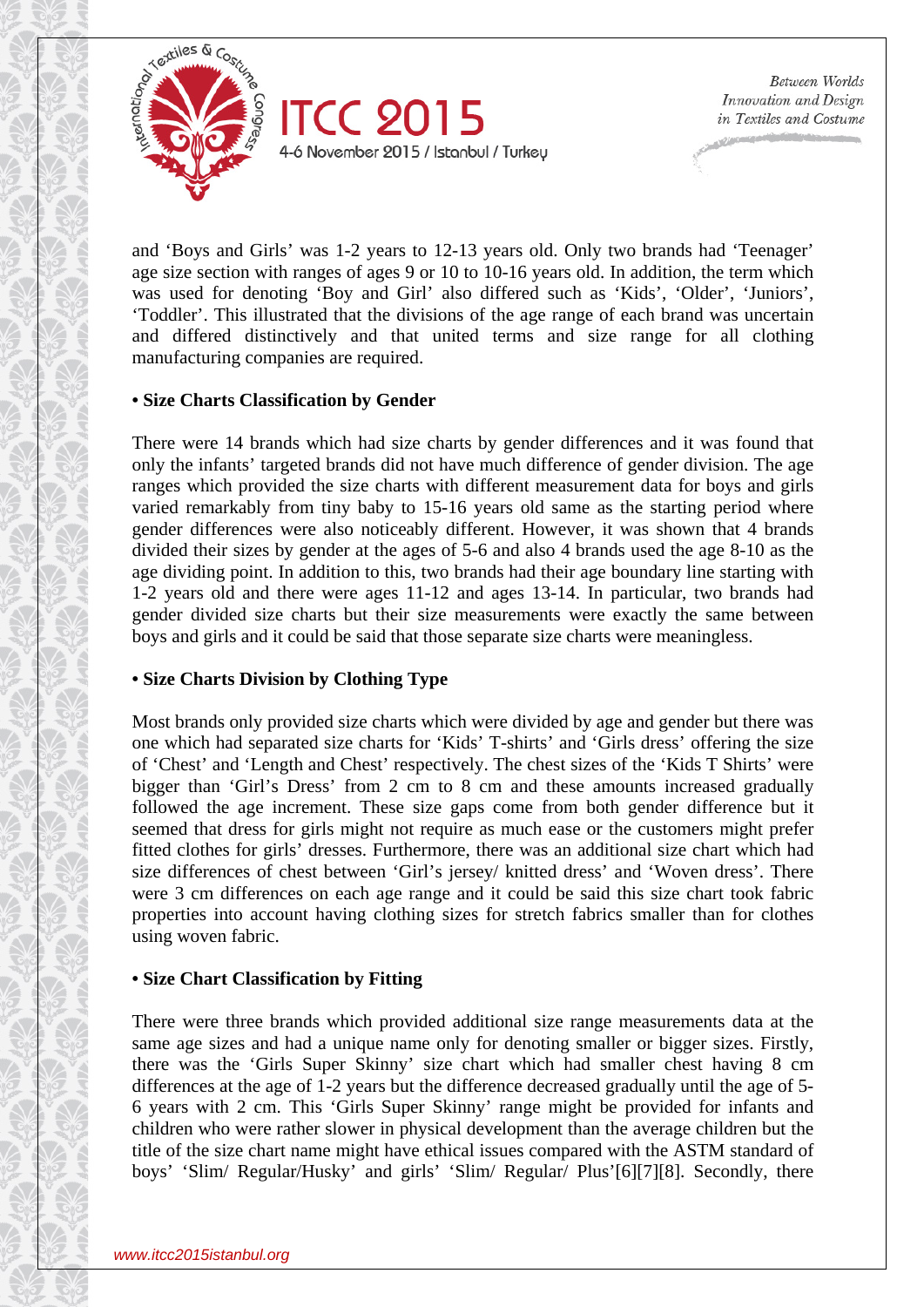

were two brands had size ranges having the same height but wider waist for both boys and girls. The difference between original and wider waist range was 6 cm for the ages of 5-6 years to 9-10 years but it decreased to 5.5 cm from 10-11 to 14+ years old. The amounts of differences at the waist were calculated having only the maximum size from the double size (ex. collecting 58cm from 56-58cm). The interesting point was that 'Waist' was chosen as the grading parts for increasing the size range even though the primary body parts of children's wear are 'Height' and 'Chest'.

# **• Other Size Information of the Size Charts**

5 brands used the letter code (ex. XS-S-M-L-XL) which is used for loose fitted clothes or flexible material's clothes such as knitwear or sport wear (BS EN 13402-3) [9]. The letter coding is based on only the chest or bust girth without height and it is not for infants, boys, and girls. However, the letter codes were shown at the selected size charts from XXS size to XXXL (3XL on the BS, which is not correct). Furthermore, there was a noticeable distinction of age range at each letter code between the brands. For example, the same letter code of 'M' was used at the age of 7 to 8 but another brand used size 'M' for the age of 12 to 14 years old. It could be said the additional letter coding information might give the customers more confusion due to the differences. Another additional size chart information was EUR size (4 brands) and those size range increases were same between brands.

# **4. Conclusion**

This study analysed current size charts of infants and children's clothing brands in the UK including the characteristics and present status of use of the size charts as well as indicating problems. The results are listed below.

**•** Based on age distribution between the size charts, the age ranges with high coverage rate were from 5 to 8. A total of 24 brands used a single range with single and double size s among 4 types; Single age–Single size, Single age–Double size, Double age-Single size, Double age–Single size.

**•** The average body measurement size of age 5 from the selected size charts were 110.63cm in height, 58.54cm in chest, 54.59cm in Waist, and 62.35cm in hip. Each size measurement was smaller than the Shape GB (Children size survey) having differences of 3.49cm, 3.5cm, 2.23cm, and 0.25cm at height, chest, waist and hip respectively. However, the sizes of fit forms developed by Shape GB data were similar to the average of the size charts. This infers that the Shape GB data is not represented in clothing companies and the fit forms were developed for matching current size measurements data.

**•** In short, the information of the size charts including size measurement data were remarkably different in every size chart. The size charts were also classified with diverse factors such as age, gender, clothing type, fitting, and etc. Firstly, it was founded that the age range and the terms of age range were distinctively different but the terms could be